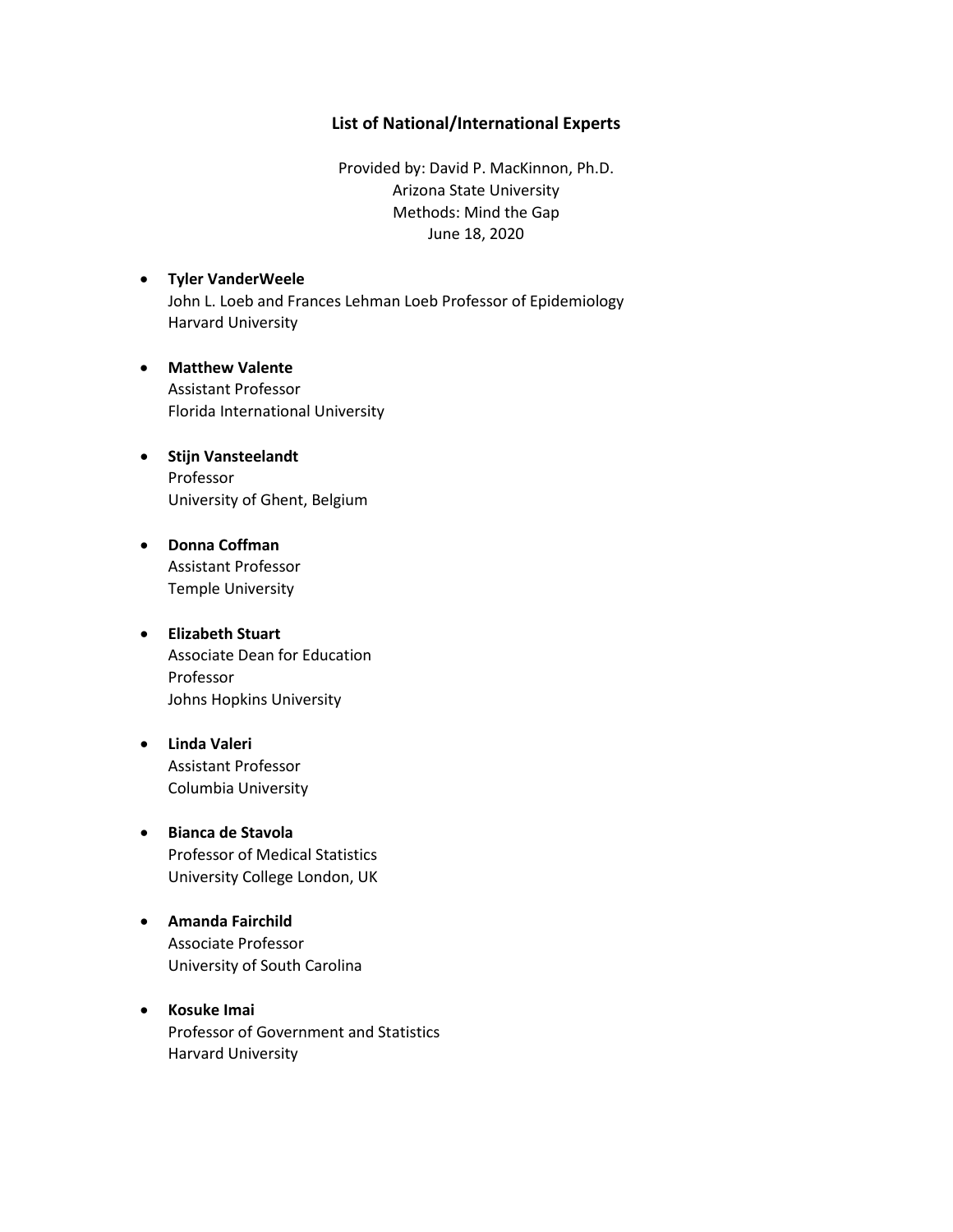- **Yasemin Kisbu-Sakarya** Assistant Professor of Psychology Koç University, Turkey
- **Kimberley Goldsmith** Reader in Medical Statistics King's College London, UK
- **Matthew Fritz** Fellow, Established Scientist at National Center for Science and Engineering Statistics National Science Foundation
- **Milicia Miocevic** Assistant Professor McGill University
- **Oscar Gonzalez** Assistant Professor University of North Carolina, Chapel Hill
- **Jeewon Cheong** Associate Professor University of Florida
- **Jason Williams** Research Public Health Analyst Research Triangle Institute
- **Antonio Morgan-Lopez** Fellow, Quantitative Psychology Research Triangle Institute
- **Davood Tofighi** Assistant Professor University of New Mexico
- **Richard Emsley** Professor of Medical Statistics and Trials Methodology University of Manchester, UK

## • **Kristopher Preacher** Professor Associate Chair, Dept. of Psychology & Human Development Vanderbilt University